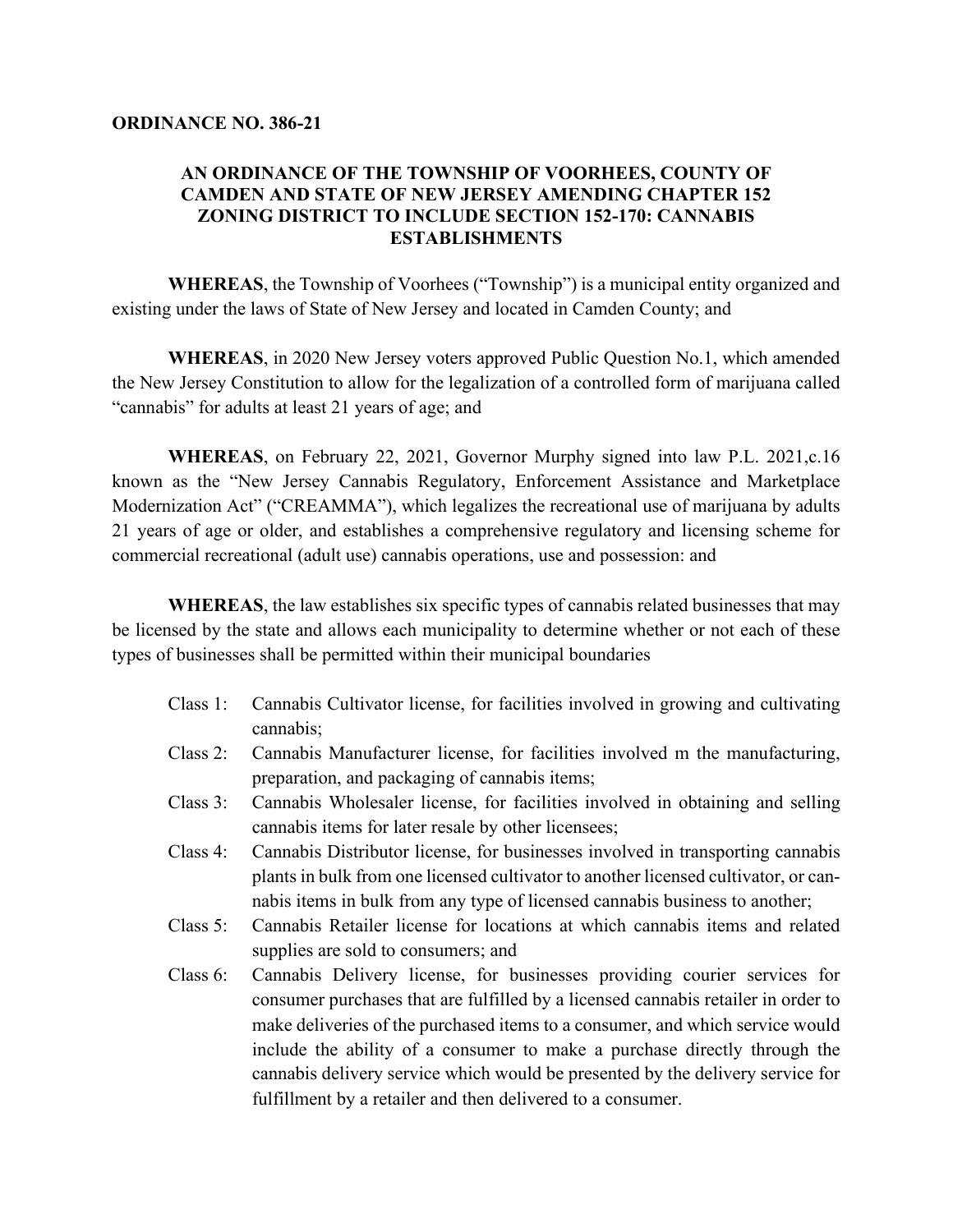**WHEREAS**, CREAMMA Act authorizes municipalities to adopt by ordinance regulations governing the number of Cannabis Establishments, Cannabis distributors and Cannabis Delivery services, except for the delivery of Cannabis items and related supplies by a Cannabis delivery service based and initiated from outside of the municipality; and

**WHEREAS**, CREAMMA Act, authorizes municipalities to prohibit by ordinance the operation of any one or more classes of Cannabis establishments, distributors or delivery services anywhere in the municipality, except for the delivery of Cannabis items and related supplies by a delivery service based and initiated from outside of the municipality; and

**WHEREAS**, CREAMMA Act, also stipulates, however that any municipal regulation or prohibition must be adopted within 180 days of the effective date of the Act (i.e. by August 21, 2021); and

**WHEREAS**, Township of Voorhees adopted its last Master Plan Reexamination Report in August 2012; and

**WHEREAS,**some of the specific goals of Master Plan include (1) to collaborate with other government, non-government and private entities to create the most efficient and effective means for realizing Voorhees's Master Plan goals, while minimizing the financial burden on the Township; (2) upgrade, preserve and increase the economic and aesthetic vitality of the existing commercial and industrial areas, while being sensitive to adjacent and existing uses; (3) recognize the need to adapt to the changing dynamics and demands of a diverse and increasing globalized economy; and

**WHEREAS**, CREAMMA ACT, also establishes that failure to adopt any municipal regulation shall mean that for a period of five years thereafter, the growing, cultivating, manufacturing, selling and reselling of Cannabis and Cannabis items shall be permitted use in all industrial zones and retail selling of Cannabis items to consumers shall be conditional use in all commercial and retail zones; and

**WHEREAS**, the Mayor and Township Committee of the Township of Voorhees has determined that in light of the foregoing it is in the best interest of the Township to adopt and implement this Ordinance that is in keeping with goals of the Master Plan and is in best interest of the Township and health, safety and welfare of its residents and visitors;

**NOW THEREFORE, BE IT ORDAINED** by the Mayor and Township Committee of the Township of Voorhees, County of Camden and State of New Jersey that: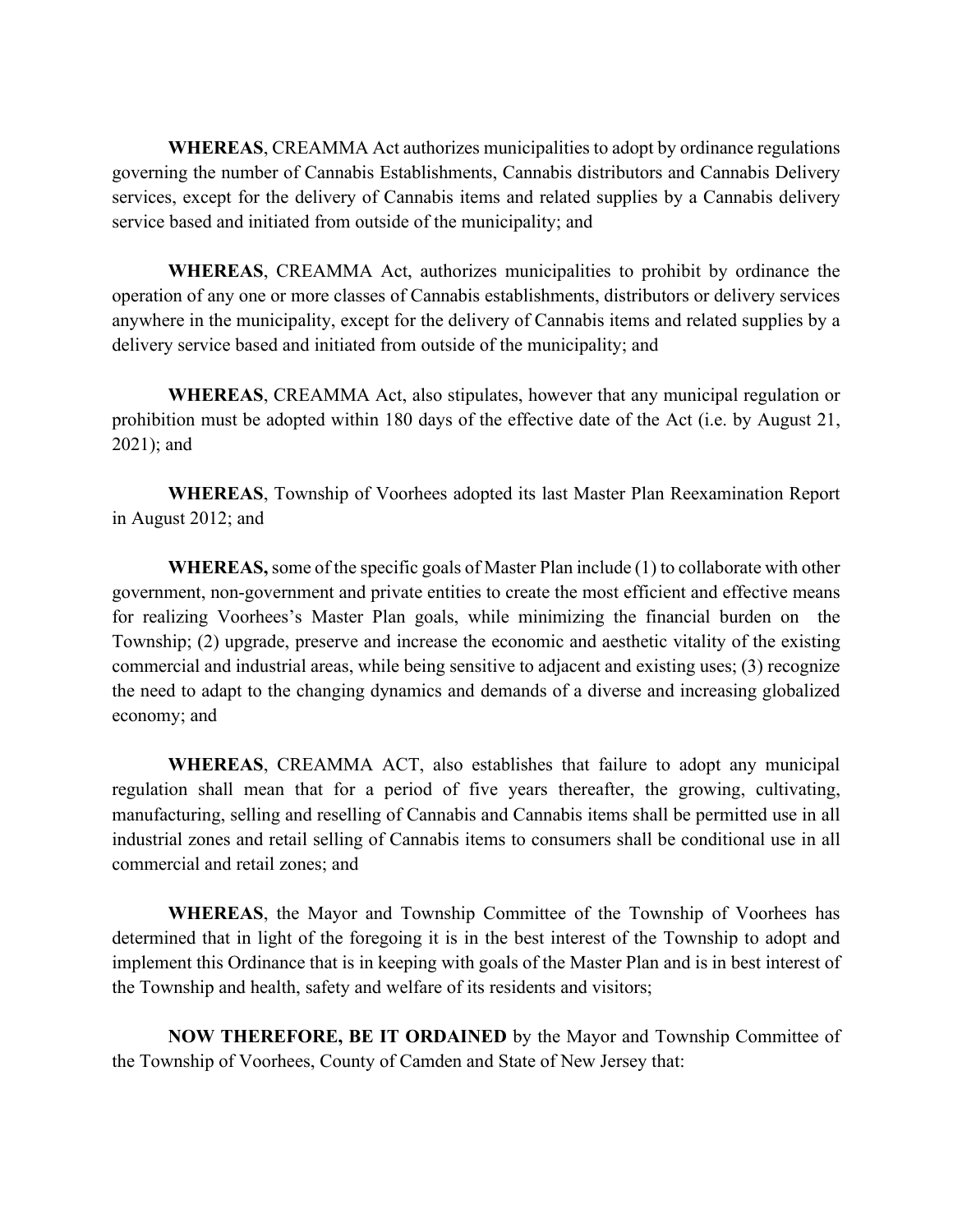Section 1. Amend Chapter 150- General Provisions Section §150.10- Definitions to include the following:

Cannabis - All parts of the plant *Cannabis sativa* and *Cannabis indica*, whether growing or not, the seeds thereof, and every compound, manufacture, salt, derivative, mixture, or preparation of the plant or its seeds, except those containing resin extracted from the plant, which are cultivated and, when applicable, manufactured in accordance with P.L.2021, c.16 (C.24:6I-31 et al.) for use in cannabis products, but shall not include the weight of any other ingredient combined with cannabis to prepare topical or oral administrations, food, drink, or other product.

Cannabis Business - Any person or entity that holds any of the six Classes of licenses established under P.L. 2021, c. 16, the "New Jersey Cannabis Regulatory, Enforcement Assistance, and Marketplace Modernization Act." (CREAMMA)

Cannabis Cultivator - Any licensed person or entity that grows, cultivates, or produces cannabis, and sells, and may transport, this cannabis to other cannabis cultivators, or usable cannabis to cannabis manufacturers, cannabis wholesalers, or cannabis retailers, but not to consumers. This person or entity shall hold a Class 1 Cannabis Cultivator license.

Cannabis Delivery Service - Any licensed person or entity that provides courier services for consumer purchases of cannabis items and related supplies fulfilled by a cannabis retailer in order to make deliveries of the cannabis items and related supplies to that consumer, and which services include the ability of a consumer to purchase the cannabis items directly through the cannabis delivery service, which after presenting the purchase order to the cannabis retailer for fulfillment, is delivered to that consumer. This person or entity shall hold a Class 6 Cannabis Delivery license.

Cannabis Distributor - Any licensed person or entity that transports cannabis in bulk intrastate from one licensed cannabis cultivator to another licensed cannabis cultivator, or transports cannabis items in bulk intrastate from any one class of licensed cannabis establishment to another class of licensed cannabis establishment, and may engage in the temporary storage of cannabis or cannabis items as necessary to carry out transportation activities. This person or entity shall hold a Class 4 Cannabis Distributor license.

Cannabis Establishment - A cannabis cultivator, a cannabis manufacturer, a cannabis wholesaler, or a cannabis retailer.

Cannabis Establishment License- An establishment with one (1) or many of the licenses to operate as defined by the CREAMMA Act:

- Class 1: Cannabis Cultivator license, for facilities involved in growing and cultivating cannabis;
- Class 2: Cannabis Manufacturer license, for facilities involved m the manufacturing, preparation, and packaging of cannabis items;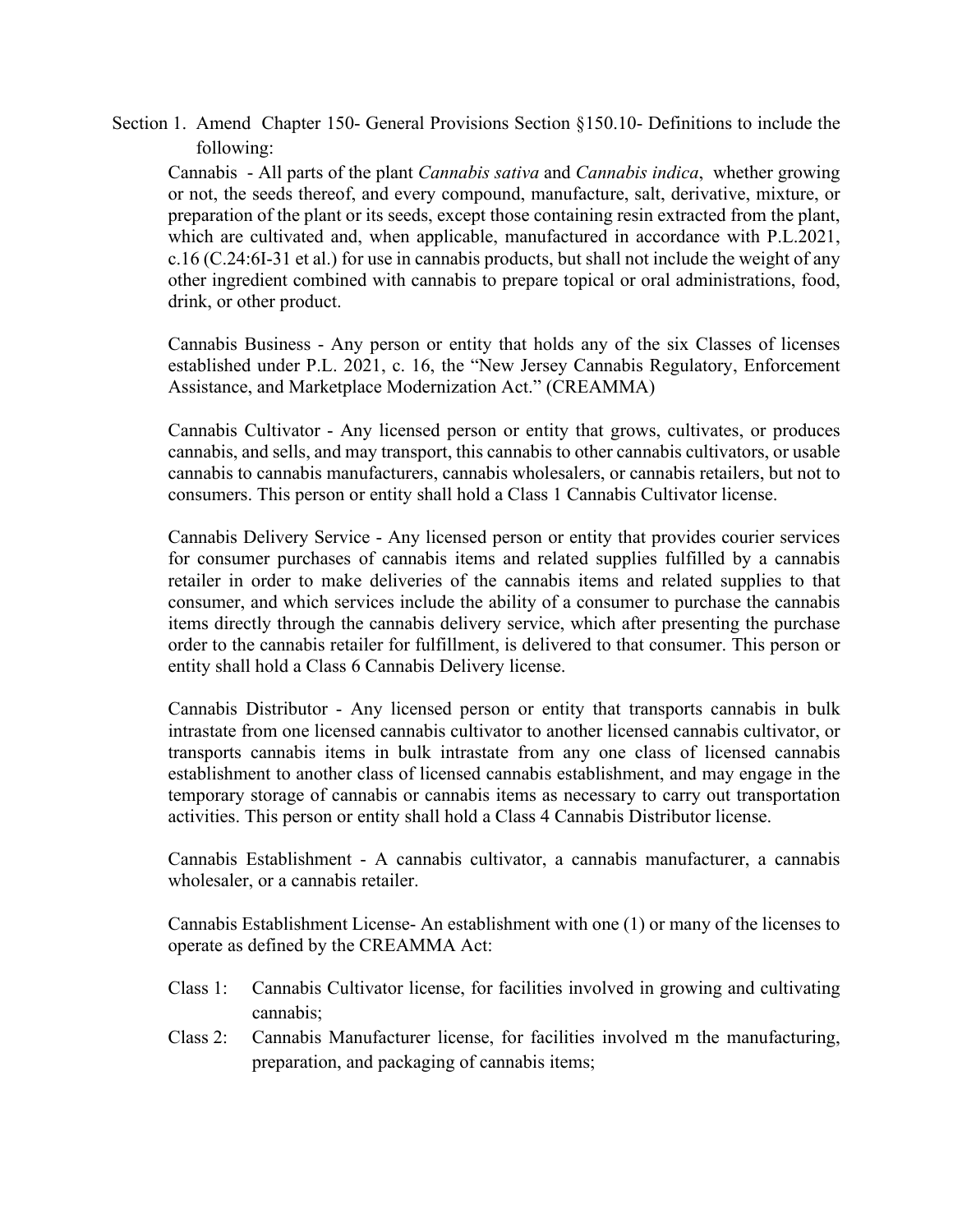- Class 3: Cannabis Wholesaler license, for facilities involved in obtaining and selling cannabis items for later resale by other licensees;
- Class 4: Cannabis Distributor license, for businesses involved in transporting cannabis plants in bulk from one licensed cultivator to another licensed cultivator, or cannabis items in bulk from any type of licensed cannabis business to another;
- Class 5: Cannabis Retailer license for locations at which cannabis items and related supplies are sold to consumers; and
- Class 6: Cannabis Delivery license, for businesses providing courier services for consumer purchases that are fulfilled by a licensed cannabis retailer in order to make deliveries of the purchased items to a consumer, and which service would include the ability of a consumer to make a purchase directly through the cannabis delivery service which would be presented by the delivery service for fulfillment by a retailer and then delivered to a consumer.

Cannabis Manufacturer - Any licensed person or entity that processes cannabis items in this State by purchasing or otherwise obtaining usable cannabis, manufacturing, preparing, and packaging cannabis items, and selling, and optionally transporting, these items to other cannabis manufacturers, cannabis wholesalers, or cannabis retailers, but not to consumers. This person or entity shall hold a Class 2 Cannabis Manufacturer license.

Cannabis Product - A product containing usable cannabis, cannabis extract, or any other cannabis resin and other ingredients intended for human consumption or use, including a product intended to be applied to the skin or hair, edible cannabis products, ointments, and tinctures. "Cannabis product" does not include: (1) usable cannabis by itself; or (2) cannabis extract by itself; or (3) any other cannabis resin by itself.

Cannabis Retailer - Any licensed person or entity that purchases or otherwise obtains usable cannabis from cannabis cultivators and cannabis items from cannabis manufacturers or cannabis wholesalers, and sells these to consumers from a retail store, and may use a cannabis delivery service or a certified cannabis handler for the off-premises delivery of cannabis items and related supplies to consumers. A cannabis retailer shall also accept consumer purchases to be fulfilled from its retail store that are presented by a cannabis delivery service which will be delivered by the cannabis delivery service to that consumer. This person or entity shall hold a Class 5 Cannabis Retailer license.

Cannabis Wholesaler - Any licensed person or entity that purchases or otherwise obtains, stores, sells or otherwise transfers, and may transport, cannabis items for the purpose of resale or other transfer to either another cannabis wholesaler or to a cannabis retailer, but not to consumers. This person or entity shall hold a Class 3 Cannabis Wholesaler license

Section 2. Adding §152-170 – Cannabis Establishment as Conditionally Permitted Use in Overlay Zone"

§152-171 Purpose and Intent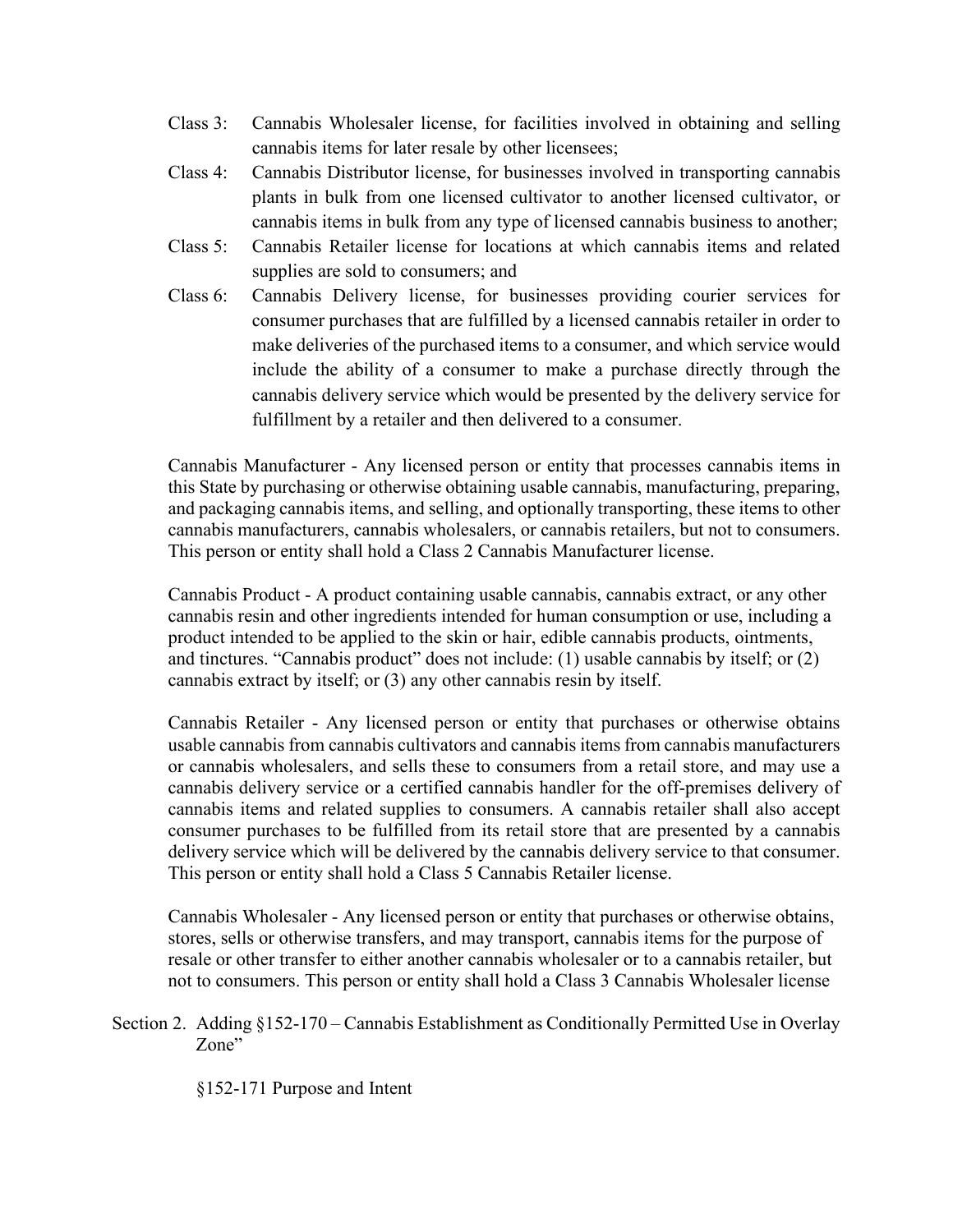The purpose and intent of the Cannabis Conditionally Permitted Use in Overlay zone is to provide appropriate type of facility in appropriate location within the Township while promoting economic growth that will preserve and maintain health, safety and welfare of the Township and its residents.

§152-172 Conditional Use: Cannabis Establishments based on the type of licenses shall be permitted as conditionally permitted overlay zone in the following districts:

| Type of Class             | Zone permitted                             |
|---------------------------|--------------------------------------------|
| Class 1, 2, 3, 4, 5 and 6 | MB Zone along Route 73 provided following  |
|                           | conditions are met                         |
| Class 5                   | B zone along Haddonfield Berlin Road, east |
|                           | of White Horse Road                        |
| Class $1, 3, 4$ and $5$   | O3 zone Along Laurel Oak Road & Voorhees   |
|                           | Drive                                      |
| Class 5                   | TC Town Center-Redevelopment Plan          |

Please review the attached map on type of establishments permitted in each zone

§152-173 Conditions of Operation for Cannabis Establishments:

- 1. All Cannabis Establishments Class 1 through 6, located with the Township shall meet all requirements for licensure and hold the appropriate license issued by the Cannabis Regulatory Commission, Department of Treasury, State of New Jersey.
- 2. No Cannabis Establishment shall permit on-site consumption of Cannabis or Cannabis related products including no on site sales and consumption of alcohol or tobacco products.
- 3. No outside storage of any Cannabis, Cannabis products or Cannabis related materials shall be permitted.
- 4. Hours of operation of any Cannabis Retail Facility shall be limited from 10:00 am to 10:00 pm, seven days a week.
- 5. For each Cannabis Establishment located within the Township a security plan to be approved by Voorhees Police Department shall be provided to demonstrate how the facility will maintain effective security and control of the operations. The plan should include the following but not limited to
	- Type of security systems to be installed.
	- Installation, operation and maintenance of security camera coverings all interior and exterior parking lots, loading areas and other such areas of the Establishments
	- Tracking and record keeping of products and materials.
	- Type of lighting provided in and around the establishments.
	- Location on site security team and armed guard on premises.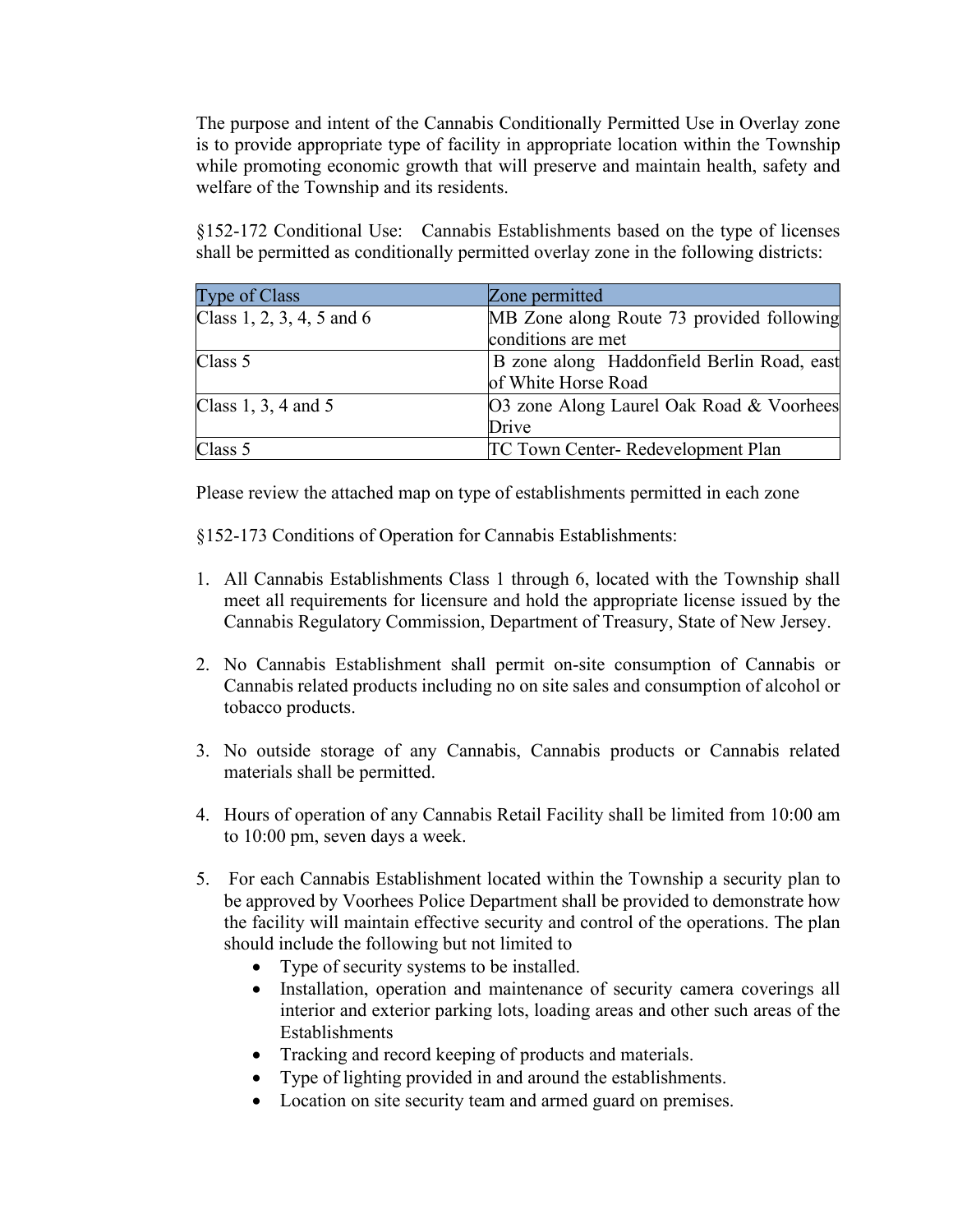- 6. Township of Voorhees shall permit a maximum of 10 licenses Cannabis Establishments of any classification from Class 1 through 6. No more than 5 retail Cannabis Establishment Class 5 shall be permitted within the Township.
- §152-174 Conditions of Performance Standards:
- 1. All Cannabis Establishments, particularly Class 1, 2, 3, 4 & 5, shall provide detail information on Odor Control from these sites. This shall include Air treatment systems with sufficient odor absorbing ventilation and exhaust systems such that any odors generated inside the facility are not detectable are not detectable by a person of reasonable sensitivity anywhere on adjacent property, within public rights of way, or within any other unit located in the same building if the use occupies a portion of a building.
- 2. All Cannabis Establishments shall provide for noise mitigation features designed to minimize disturbance from machinery, processing and or packaging operations, loading and other noise generating equipment or machinery. All licensed facilities must operate within applicable State decibel requirements.
- 3. Loitering, disruption to/ and or obstruction of the free passage of persons or vehicles in immediate vicinity of the property shall be considered unlawful.
- §152-174 Conditions of Site Development Standards
- 1. All Cannabis Establishment operations such cultivation, manufacturing, wholesale packaging and retail shall be conducted within a building. No operations shall be conducted outside.
- 2. Class 1, Class 2, Class 3 & Class 4 shall have minimum lot Area of 5 acres.
- 3. No Cannabis Establishments shall be located within 1000 feet of house of worship, school, day care and residential zones.
- 4. Parking: The following parking schedule shall be used to calculate the required number of off-street parking spaces per use. Where the calculation results in a fraction of a space, the required number of parking spaces shall be rounded to the nearest whole number.

Cannabis Cultivator – 1 per every 1,000 square feet of gross floor area or 1 per 2 employees at maximum shift.

Cannabis Delivery Service – 1 per every 1,000 square feet of gross floor area, plus 1 parking space for every delivery driver or fleet vehicle.

Cannabis Distributor  $-1$  per every 1,000 square feet of gross floor area

Cannabis Manufacturer – 1 per every 1,000 square feet of gross floor area or 1 per 2 employees at maximum shift.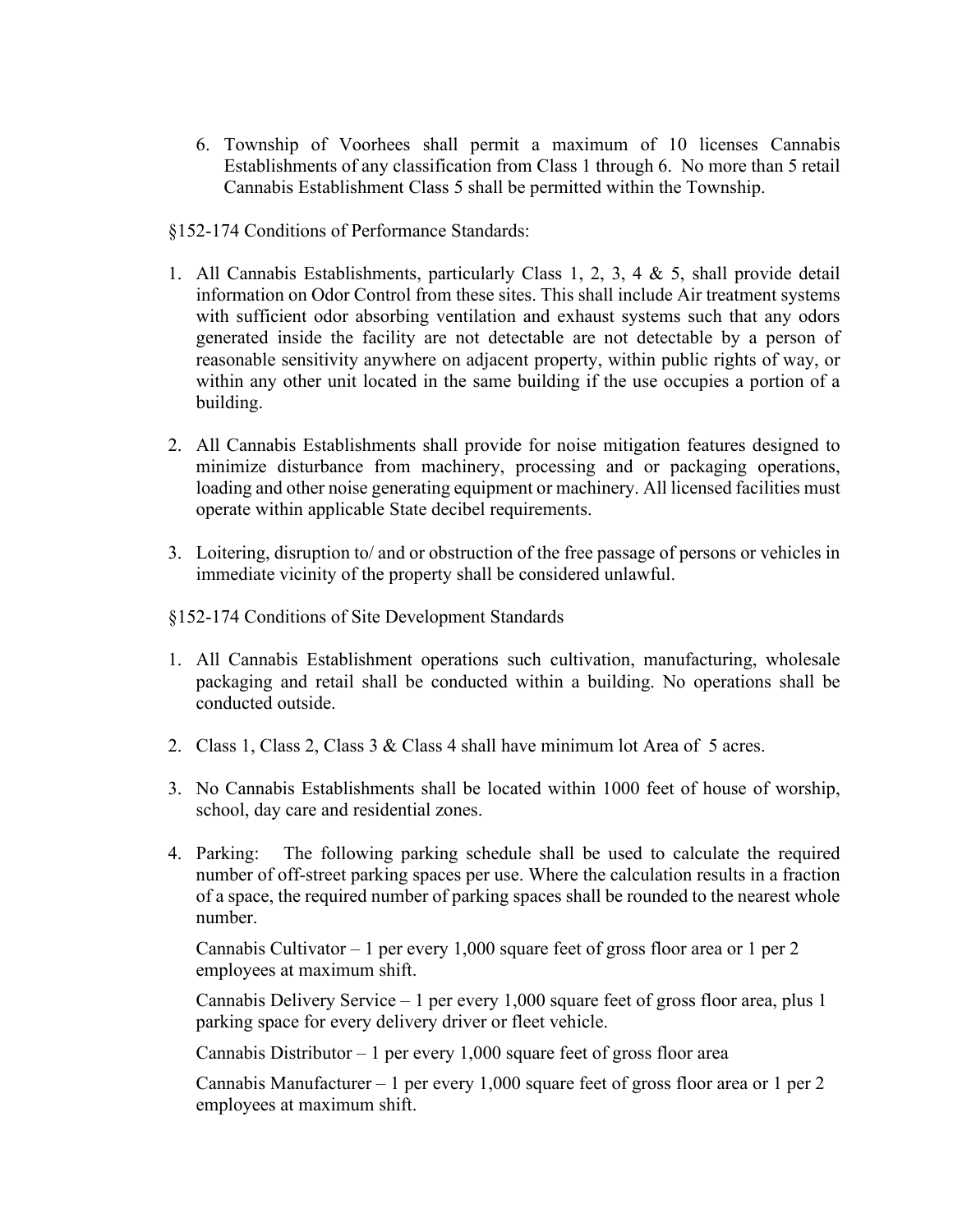Cannabis Retailer  $-1$  per every 300 square feet of gross floor area Cannabis Wholesaler - 1 per every 1,000 square feet of gross floor area

- 5. Signage: Signage shall comply with section §150.15 Signs and Flagpole Regulations of the Land Use Ordinance.
- Section 3. It is hereby found and determined that the Cannabis Establishment Ordinance conforms to the Master Plan of the Township of Voorhees.
- Section 4. It is hereby found and determined that the Ordinance gives due consideration to the provision of appropriate allowable uses within the areas within Township with special consideration for the health, safety and welfare of the residents of the areas and the Township of Voorhees.
- Section 5. In order to facilitate the implementation Ordinance, it is hereby found and determined that this action must be taken by this Township Committee to amend the Township of Voorhees Land Use Ordinance and take appropriate action upon proposals and measures designed to effectuate the same.
- Section 6. All Ordinances contrary to the provisions of this section of the Ordinance are hereby repealed to the extent that they are inconsistent herewith.
- Section 7. This Ordinance shall take effect upon final passage and publication in accordance with law.

ATTEST: TOWNSHIP OF VOORHEES

Dee Ober, RMC, Township Clerk By: Michael R. Mignogna, Mayor

I, Dee Ober, Clerk of the Township of Voorhees, hereby certify the foregoing to be a true and correct copy of an Ordinance adopted by the Mayor and Township Committee at their meeting of August 9, 2021 held remotely via a provided ZOOM link.

\_\_\_\_\_\_\_\_\_\_\_\_\_\_\_\_\_\_\_\_\_\_\_\_\_\_\_\_\_ \_\_\_\_\_\_\_\_\_\_\_\_\_\_\_\_\_\_\_\_\_\_\_\_\_\_\_\_

Dee Ober, RMC, Township Clerk